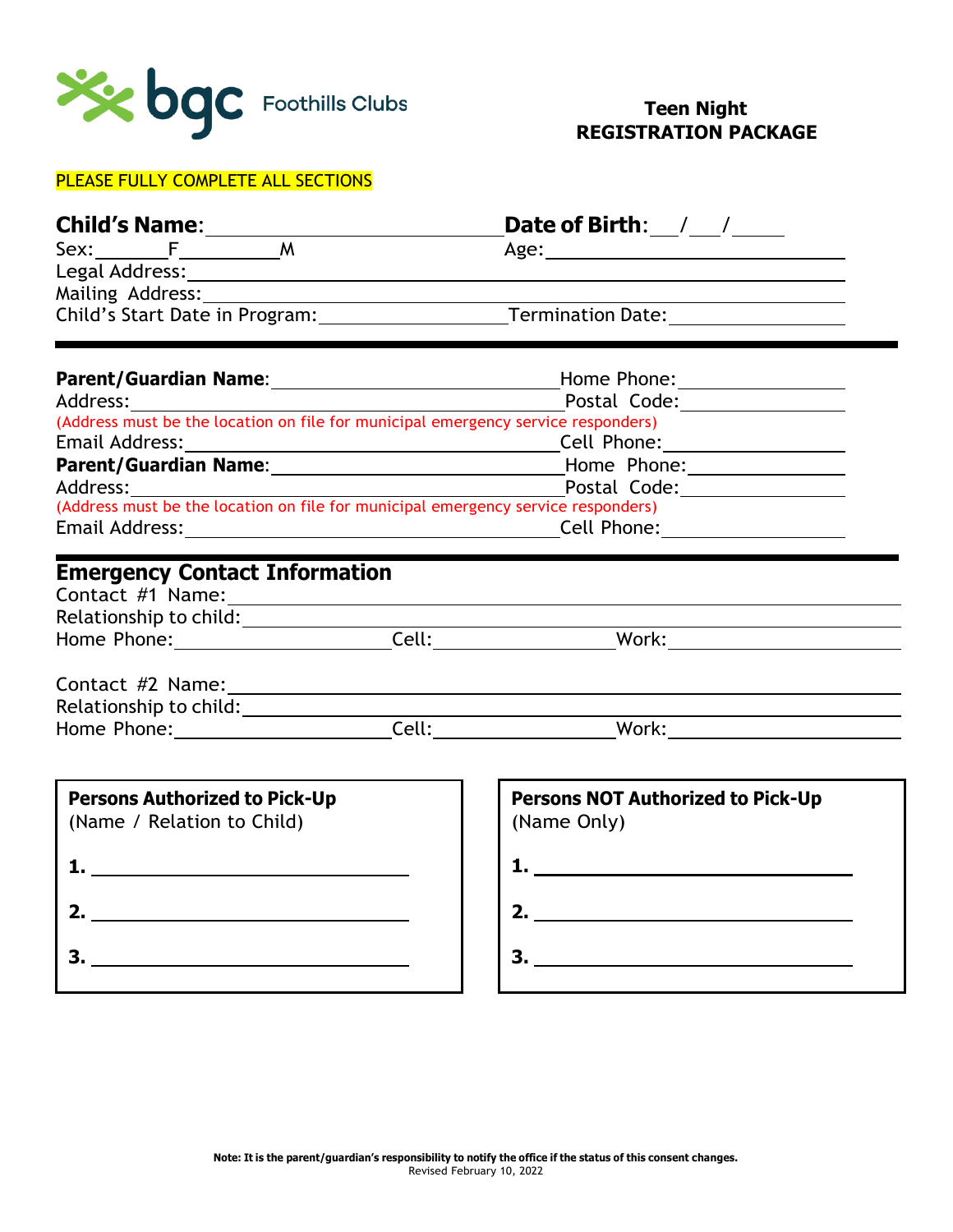

#### **MEDICAL INFORMATION**

\_\_\_\_\_\_\_\_\_\_\_\_\_\_\_\_\_\_\_\_\_\_\_\_\_\_\_\_\_\_\_\_\_\_\_\_\_\_\_\_\_\_\_\_\_\_\_\_\_\_\_\_\_\_\_\_\_\_\_\_\_\_\_\_\_\_\_\_\_\_\_\_\_\_\_\_\_\_\_\_\_\_\_\_\_\_\_\_\_\_\_\_\_\_\_\_\_\_\_\_\_\_\_\_\_\_\_\_\_\_\_\_\_\_\_\_\_\_\_\_\_\_\_\_\_ \_\_\_

\_\_\_\_\_\_\_\_\_\_\_\_\_\_\_\_\_\_\_\_\_\_\_\_\_\_\_\_\_\_\_\_\_\_\_\_\_\_\_\_\_\_\_\_\_\_\_\_\_\_\_\_\_\_\_\_\_\_\_\_\_\_\_\_\_\_\_\_\_\_\_\_\_\_\_\_\_\_\_\_\_\_\_\_\_\_\_\_\_\_\_\_\_\_\_\_\_\_\_\_\_\_\_\_\_\_\_\_\_\_\_\_\_\_\_\_\_\_\_\_\_\_\_\_\_\_ \_\_ \_\_\_\_\_\_\_\_\_\_\_\_\_\_\_\_\_\_\_\_\_\_\_\_\_\_\_\_\_\_\_\_\_\_\_\_\_\_\_\_\_\_\_\_\_\_\_\_\_\_\_\_\_\_\_\_\_\_\_\_\_\_\_\_\_\_\_\_\_\_\_\_\_\_\_\_\_\_\_\_\_\_\_\_\_\_\_\_\_\_\_\_\_\_\_\_\_\_\_\_\_\_\_\_\_\_\_\_\_\_\_\_\_\_\_\_\_\_\_\_\_\_\_\_\_\_ \_\_

\_\_\_\_\_\_\_\_\_\_\_\_\_\_\_\_\_\_\_\_\_\_\_\_\_\_\_\_\_\_\_\_\_\_\_\_\_\_\_\_\_\_\_\_\_\_\_\_\_\_\_\_\_\_\_\_\_\_\_\_\_\_\_\_\_\_\_\_\_\_\_\_\_\_\_\_\_\_\_\_\_\_\_\_\_\_\_\_\_\_\_\_\_\_\_\_\_\_\_\_\_\_\_\_\_\_\_\_\_\_\_\_\_\_\_\_\_\_\_\_\_\_\_\_\_ \_\_\_

|  |  | Name of Family Physician: |
|--|--|---------------------------|
|--|--|---------------------------|

Phone  $#$ :

Is your child on any regular medications? If yes, please describe:

Does your child have any allergies or skin reactions? If yes, please describe treatment:\_\_\_\_\_\_\_\_\_\_\_\_\_\_\_\_\_\_\_\_\_\_

Do you have any concerns regarding your child'<sup>s</sup> health?(seizures (febrile seizures), asthma, vision, hearing etc.) Please describe:\_\_\_\_\_\_\_\_\_\_\_\_\_\_\_\_\_\_\_\_\_\_\_\_\_\_\_\_\_\_\_\_\_\_\_\_\_\_\_\_\_\_\_\_\_\_\_\_\_\_\_\_\_\_\_\_\_\_\_\_\_\_\_\_\_\_\_\_\_\_\_\_\_\_\_\_\_\_\_\_\_\_\_\_\_\_\_\_\_\_\_\_\_\_\_\_\_\_\_\_\_\_\_\_\_\_\_\_\_\_\_\_\_\_\_\_\_\_\_

 $\mathcal{L} = \{ \mathcal{L} = \{ \mathcal{L} = \{ \mathcal{L} = \{ \mathcal{L} = \{ \mathcal{L} = \{ \mathcal{L} = \{ \mathcal{L} = \{ \mathcal{L} = \{ \mathcal{L} = \{ \mathcal{L} = \{ \mathcal{L} = \{ \mathcal{L} = \{ \mathcal{L} = \{ \mathcal{L} = \{ \mathcal{L} = \{ \mathcal{L} = \{ \mathcal{L} = \{ \mathcal{L} = \{ \mathcal{L} = \{ \mathcal{L} = \{ \mathcal{L} = \{ \mathcal{L} = \{ \mathcal{L} = \{ \mathcal{$ 

Are your child's immunizations up to date? Yes \_\_\_\_\_\_\_\_\_\_\_\_\_\_\_\_\_\_\_\_\_\_\_\_\_\_\_\_\_\_\_\_\_

#### **SCHOOL INFORMATION**

|  | SCHOOL CHILD IS ENROLLED IN: |  |
|--|------------------------------|--|
|--|------------------------------|--|

| GRADE CHILD IS ENROLLED IN: |  |
|-----------------------------|--|
|                             |  |

#### **Consent**

Do you agree to allow: Please initial by your response

|            |    | Photographs of you and/or your child(ren) to be used for publicity reasons?  |
|------------|----|------------------------------------------------------------------------------|
| <b>YES</b> | NΩ |                                                                              |
|            |    | You and/or your child(ren) to participate in surveys for program evaluation? |
| YES.       | NΩ |                                                                              |
|            |    | You may transport my child by ambulance or car in case of an emergency?      |
| YES.       | NΩ |                                                                              |

#### I acknowledge that all the information I have provided is accurate to the best of my knowledge and agree to update any **information as it changes**

| Parent/Guardian Signature: | Date: |
|----------------------------|-------|
|----------------------------|-------|

**Parent/Guardian Signature: Date: Date: Date: Date: Date: Date: Date: Date: Date: Date: Date: Date: Date: Date: Date: Date: Date: Date: Date: Date: Date: Date: Date: Date:**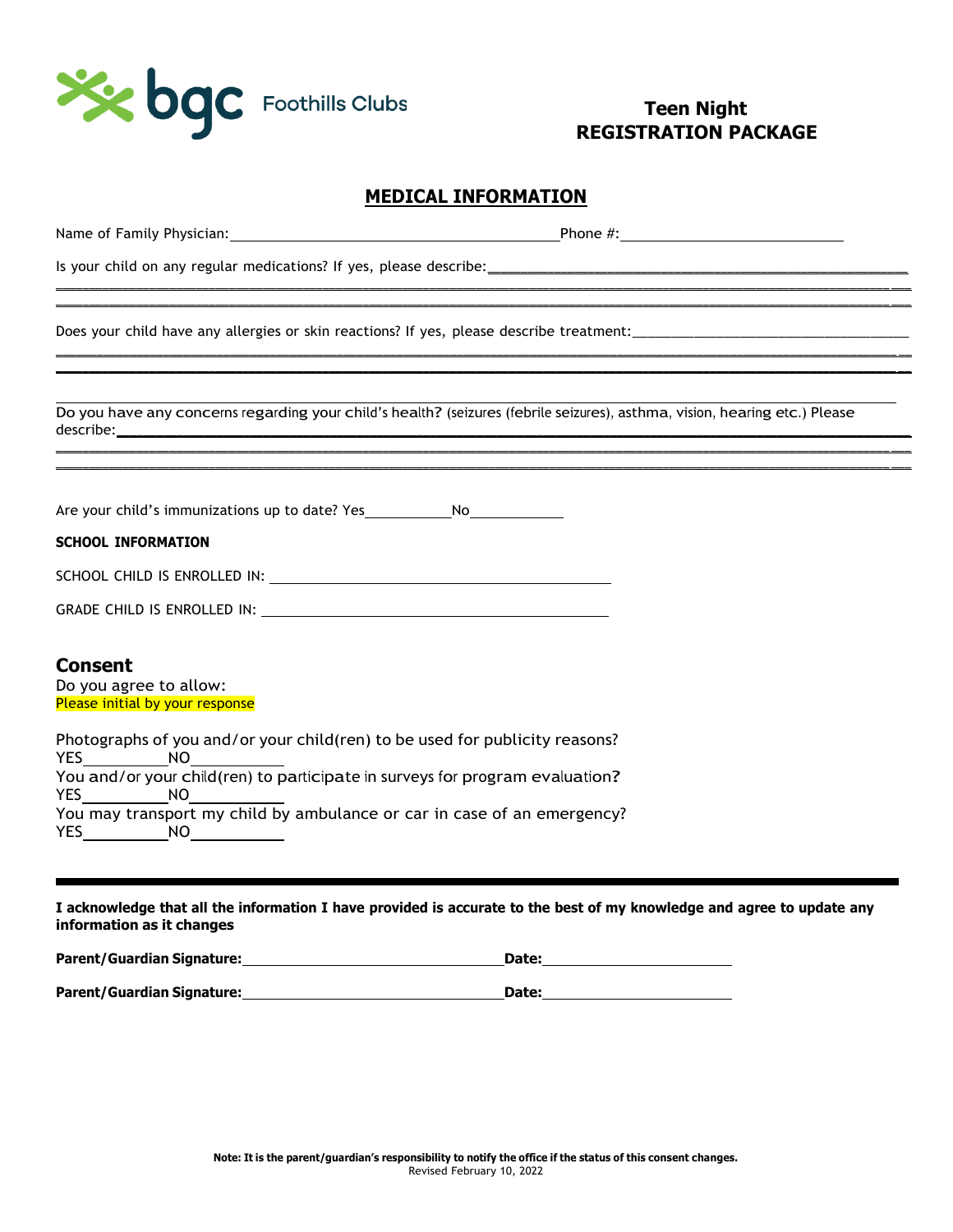

## **PARTICIPANT RISK ACKNOWLEDGEMENT, RELEASE OF PERSONAL AND MEDICAL INFORMATION AND RELEASE, WAIVER OF CLAIM AND ASSUMPTION OF RISK**

Our goal is to provide a safe experience for all participants registered in programs offered by BGC Foothills Clubs. Our programs, however, may include elements of risk and you, and/or, as the parent(s) or legal guardians of participant(s), will be required to complete, date and sign this Participant Risk Acknowledgement, Release of Personal and Medical Information, and, Release and Waiver of Claim and Assumption of Risk**, before or at the time** of enrolment in any BGC Foothills Clubs program. *We believe in the informed consent of the participant(s) and/or legal guardian of the participant(s) to the identifiable and unforeseen risks that may occur during our programs.*

Enrollment in a Club Program is your acknowledgement and acceptance of the risks or dangers that may occur during the program and thereby you, and/or as the parent(s) or legal guardian(s) of participants are deemed to have accepted the risks or dangers of this program.

In consideration of my, and/or my child(ren) or charge's participation in this program, I agree and acknowledge that:

Risks or dangers identifiable and unforeseen in the Club Programs at BGC Foothills Clubs include loss and/or damage of personal property. Injuries may occur when your child participates in activities such as basketball, tennis, rollerblading, roller skiating, sports programs, dances, bike riding, swimming and hiking. Inclement weather, plant allergies, insect bites and allergies, Animal and Livestock Encounters, food allergies, are other possible risks. There are also risks inherent and unforeseen when traveling to and from a Program outing, which may include mishaps during transportation. Transportation may be by hired coach, staff drivers in the clubs' own bus or volunteer drivers in their own vehicles.

*I have read and clearly understand that there are identifiable and unforeseen risks or dangers to the Club Programs at BGC Foothills Clubs:*

(Participant's signature or parent/legal guardian signature if participant is under 18 yrs.)

- 1. My child(ren) or charge(s) and/or I have met all of the prerequisites required for participation in a Club Program offered by BGC Foothills Clubs.
- 2. I freely and voluntarily release and discharge BGC Foothills Clubs, its employees, agents, instructors, volunteers, counsellors and camp leaders from all claims, demands, actions or causes of action for damages, property loss or personal injury except in the case of negligence as defined by law, on the part of BGC Foothills Clubs, to me and/or my child(ren) or charge(s) howsoever caused which is in any way connected or related to the participation in a Club Program.
- 3. I waive any claim I may have against BGC Foothills Clubs arising from my and/or my child(ren)'s or charge(s)' participation in the program and I will indemnify and save harmless BGC Foothills Clubs, its agents, employees, instructors, volunteers, counsellors and camp leaders for any claim, except negligence as defined by law on the part of BGC Foothills Clubs.
- 4. I agree that by signing this Risk Acknowledgement, Release of Personal and Medical Information, and Release, Waiver of Claim and Assumption of Risk as a parent or guardian of a participant who is under the age of 18 years, I acknowledge that there are risks and hazards inherent in the program to which I am willing to expose my child or charge and I will pay for any costs incurred by BGC Foothills Clubs should a suit be launched on my child's or charge's behalf, except in the case of negligence as defined by law on the part of BGC Foothills Clubs.
- 5. BGC Foothills Clubs, including its agents, employees, volunteers, instructors, camp leaders and counsellors, may collect, use, retain and disclose my child(ren) and/or charge(s)' and my personal information wherein its sole discretion, it deems necessary and reasonable for the purpose of a safe and caring experience for the participant. For example, disclosure of personal information to third parties may occur in the event of accident, sickness, counselling, program assessment, legal proceedings, an investigation, or the preparation of tax receipts. The retention period for this personal information is seven (7) years from the date of its collection. In the event of program evaluation, aggregate data and not personally identifiable information will be collected and disclosed.
- 6. BGC Foothills Clubs may secure such medical advice and services as it, in its sole discretion, may deem necessary for my and/or my child's or charge(s)' health and safety and I shall be financially responsible for such advice and services that exceeds coverage by Alberta Health Care. I realize that a reasonable effort will be made to contact the primary contact person and/or emergency contact person if an emergency arises and if not available then as soon as is reasonably possible.
- 7. I HAVE CAREFULLY READ, UNDERSTAND, AND I AM FREELY SIGNING the **Participant Risk Acknowledgement, Release of Personal and Medical Information and Release, Waiver of Claim and Assumption of Risk**, and voluntarily accept and assume the risks or dangers inherent, identifiable and/or unforeseen in a Club Program offered by BGC Foothills Clubs, including personal injury and property loss, except in the case of negligence as defined by law on the part of BGC Foothills Clubs.

#### **I give my informed consent to the terms and conditions of this document.**

| Signature of Parent/Legal Guardian (if participant is under 18 years):<br>Signature of Parent/Legal Guardian (if participant is under 18 years): |         |                   |  |
|--------------------------------------------------------------------------------------------------------------------------------------------------|---------|-------------------|--|
|                                                                                                                                                  |         |                   |  |
|                                                                                                                                                  |         |                   |  |
| Dated at:                                                                                                                                        | Alberta |                   |  |
|                                                                                                                                                  |         | (month/date/year) |  |